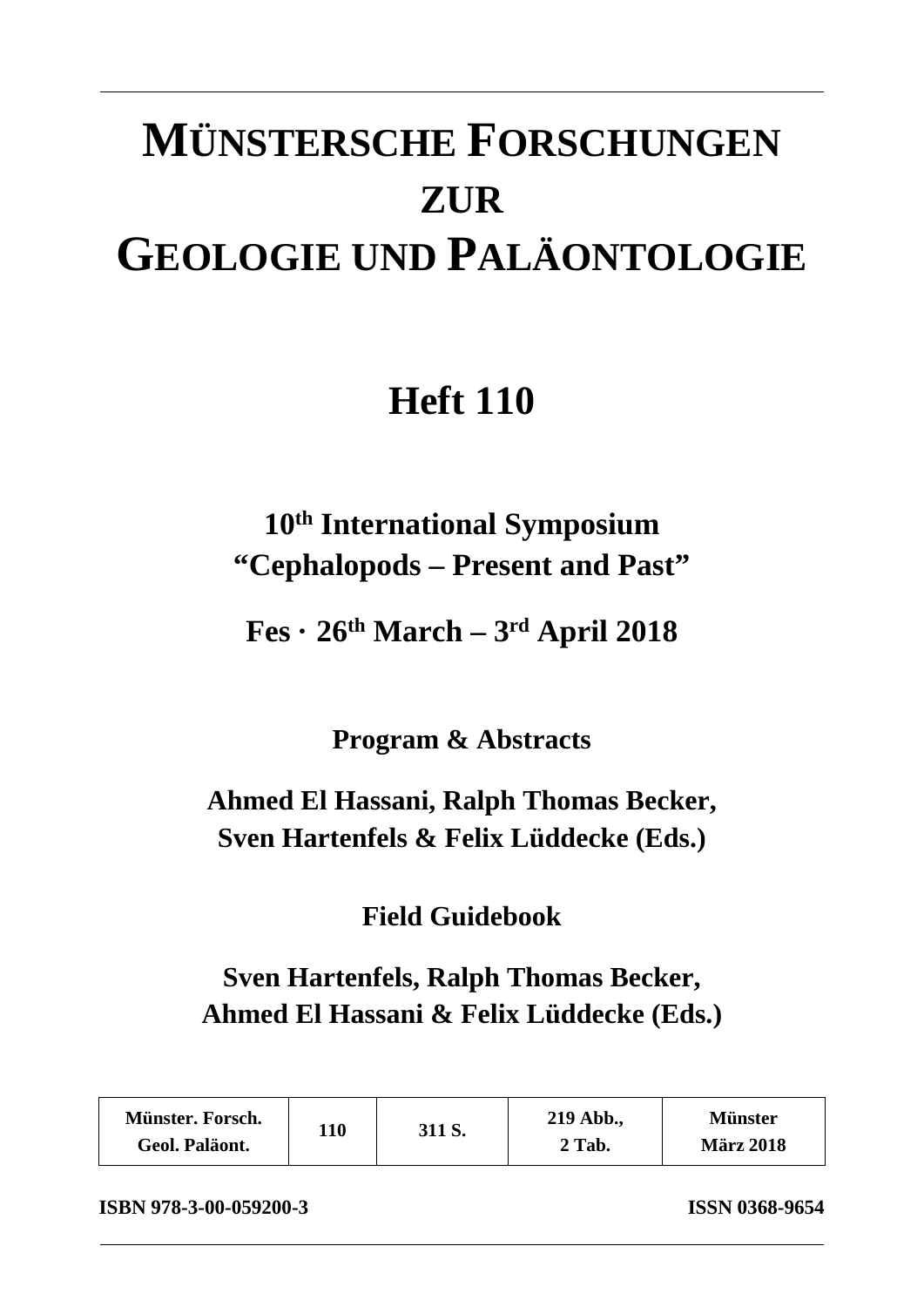#### **New data on ammonoid jaws of the rhynchaptychus type** *[oral presentation]*

#### **A. A.MIRONENKO 1 , D. B.GULYAEV 2 , M. A. ROGOV <sup>1</sup> & O. K.KHAPISOV 3**

*1 Geological Institute of RAS, Pyzhevski lane 7, 119017 Moscow, Russia, paleometro@gmail.com (Mironenko), russianjurassic@gmail.com (Rogov); 2 Commission on Jurassic System of the Interdepartmental Stratigraphical Committee (ISC) of Russia, Yaroslavl, Russia, dbgulyaev@gmail.com; 3 Nizhnie Chugli, Dagestan, Russia, p8928@mail.ru* 

For a long time ammonoid jaws of the rhynchaptychus type (with tips containing calcareous elements rhyncholites and conchorhynchs) were known only from Upper Cretaceous deposits of Japan and Sakhalin (TANABE et al. 1980, 2015; KANIE 1982). However, recently ammonoid lower jaws with calcareous elements in their tips (conchorhynchs) were described from the Middle Jurassic (uppermost Bajocian) of Dagestan, North Caucasus, Russia (MIRONENKO & GULYAEV 2018). These findings showed that the rhynchaptychus-type jaws existed already at least in the Middle Jurassic. Along with rhynchaptychi, which likely belonged to Phylloceratina, a jaw of the aptychus type (without calcareous elements) was found in the body chamber of *Lytoceras zhivagoi*. Both Upper Cretaceous Lytoceratina and Phylloceratina had rhynchaptychi and the finding of anaptychus in the Middle Jurassic *Lytoceras* indicate that calcareous elements of jaws appeared in different phylogenetic lineages of ammonoids at different times (MIRONENKO & GULYAEV 2018).

The authors examined a new finding – a very large three-dimensionally preserved ammonoid lower jaw with a prominent calcareous tip, recently found in the Middle Aptian of Dagestan (Fig.1 A, B). A wellpreserved conchorhynch of this jaw does not have denticles in its anterior part, which are present in nautilid conchorhynchs, but have wavy longitudinal ridges and furrows. This lower jaw occurs from a carbonate concretion from the Parahoplites melchioris Zone. Phylloceratins in such concretions are rare and relatively small, whereas lytoceratins are also rare, but large-sized. Therefore, it is most likely that this jaw belonged to a large lytoceratin ammonoid.

Lower jaws of the rhynchaptychus type were also discovered by the authors in Upper Cretaceous (Lower Cenomanian) of Crimea (Fig.1 C-E). They were found separately from ammonoid conchs, but lytoceratins and phylloceratins are present in Lower Cenomanian of the rhynchaptychi-bearing locality (ALEKSEEV 1989) and most likely rhynchaptychi are jaws of these ammonoids. The belonging of these jaws to ammonoids is confirmed by a total absence of nautilids in the locality where the specimens were found and by the similarity of the shape of calcareous jaw tips to conchorhynchs of previously described ammonoid jaws (TANABE et al. 1980; KANIE 1982). Conchorhynchs of the Cenomanian lower mandibles varies in shape and size relative to the size of the organic part of the jaws. These differences indicate various food specializations of Cenomanian ammonoids with a rhynchaptychus-type jaw apparatus.

From Lower Cretaceous deposits of Crimea, the findings of isolated conchorhynchs which belong to the formal genus Tillicheilus are known (KOMAROV 2005). Several researchers, however, considered Tillicheilus not as conchorhynchs, but rhyncholites (upper jaw elements) (e.g. TEICHERT et al. 1964). A comparison of Tillicheilus specimens, both recently found and stored in a collection from the Paleontological institute (PIN RAS) in Moscow with conchorhynchs of the Cenomanian and Aptian ammonoid jaws showed, that isolated Tillicheilus specimens are identical to conchorhynchs from ammonoid lower jaws. Therefore, Tillicheilus should be considered as conchorhynchs belonging to ammonoids, as was earlier assumed (RIEGRAF & LUTERBACHER 1989) and its findings indicate the presence of ammonoids with rhynchaptychus-type jaws in the Early Cretaceous in Crimea.

New findings of ammonoid lower jaws from the Middle Jurassic and Cretaceous of Crimea and North Caucasus expand the stratigraphical and geographical distribution of the rhynchaptychus-type ammonoid jaw apparatus.

This study has been supported by State program no. 0135-2018-0035 (Jurassic records, for AAM) and 0135-2018-0050 (study of the Cretaceous rhynchaptychi, for AAM and MAR).